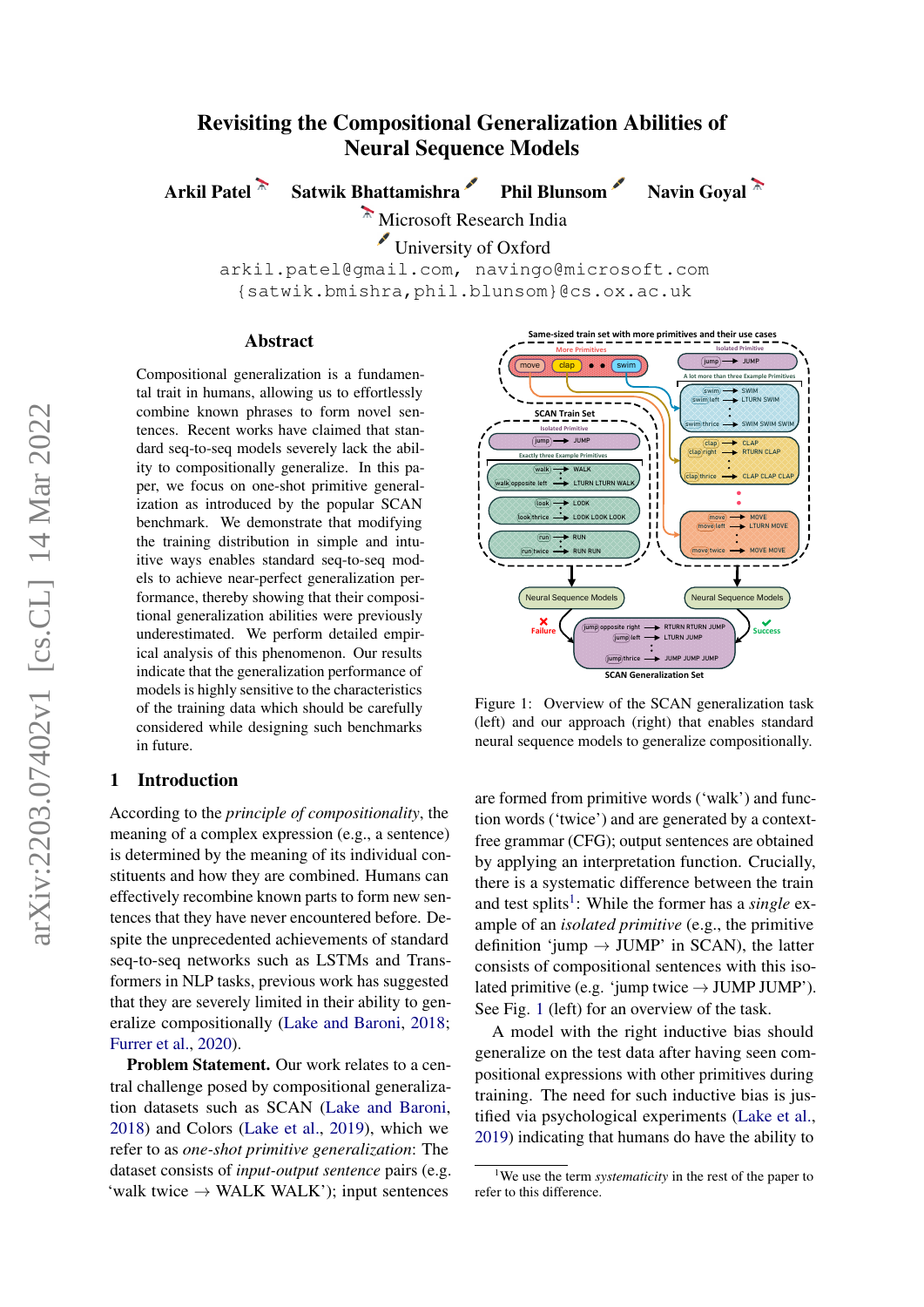generalize on such tasks. Previous works have suggested that seq-to-seq models lack the appropriate inductive bias necessary to generalize on this task since they achieve near-zero accuracies on both SCAN and Colors benchmarks. This has led to the development of many specialized architectures [\(Li et al.,](#page-5-3) [2019;](#page-5-3) [Gordon et al.,](#page-5-4) [2020;](#page-5-4) [Chen et al.,](#page-5-5) [2020;](#page-5-5) [Akyurek and Andreas,](#page-5-6) [2021\)](#page-5-6), learning procedures [\(Lake,](#page-5-7) [2019;](#page-5-7) [Conklin et al.,](#page-5-8) [2021\)](#page-5-8) and data augmentation methods [\(Andreas,](#page-5-9) [2020;](#page-5-9) [Guo et al.,](#page-5-10) [2020\)](#page-5-10) to solve the task.

Contributions. The primary claim of our paper is that, contrary to prior belief, neural sequence models such as Transformers and RNNs do have an inductive bias<sup>[2](#page-1-0)</sup> to generalize compositionally which can be enabled using the right supervision. (i) We show that by making simple and intuitive changes to the training data distribution, standard seq-to-seq models can achieve high generalization performance even with a training set of size less than 20% of the original training set. In particular, if we incorporated examples with more novel primitives in the training set without necessarily increasing the size of the training set (see right part of Fig. [1\)](#page-0-1), then the generalization performance of standard seq-to-seq models improves and reaches near-perfect score after a certain point. Our results also exemplify the importance of the training distribution apart from architectural changes and demonstrate that providing the right supervision can significantly improve the generalization abilities of the models. (ii) We investigate the potential cause behind the improvement in generalization performance and observe that the embedding of the isolated primitive becomes more similar to other primitives when the training set has higher number of primitives and their use cases. (iii) To understand the phenomenon better, we characterize the effect of different training distributions and model capacities. Our results show that the parameters of the experimental setting play a crucial role while evaluating the generalization abilities of models.

## <span id="page-1-4"></span>2 Enabling Generalization by Providing the Right Supervision

Setup. We focus on the SCAN and Colors datasets.<sup>[3](#page-1-1)</sup> Both these datasets have exactly one *isolated primitive*. We refer to all other primitives

<span id="page-1-3"></span>

Figure 2: Generalization performance (↑) on SCAN and Colors improves with higher number of example primitives in the training set.

(i.e., those that are also composed with other words to form sentences in the training set) as *example primitives*. Both the SCAN and Colors training sets have exactly three example primitives. The training set of SCAN has 13.2k examples while the test set has 7.7k examples. Colors has just 14 training examples and 8 test examples. More details on implementation and datasets can be found in Appendix [A](#page-6-1) & [B.](#page-6-2) Our source code is available at [https://github.com/arkilpatel/Compositional-](https://github.com/arkilpatel/Compositional-Generalization-Seq2Seq)[Generalization-Seq2Seq.](https://github.com/arkilpatel/Compositional-Generalization-Seq2Seq)

Adding More Primitives. We modify the training set such that the number of distinct example primitives present in the dataset is higher. To do so, we add new primitives to the language which are simply random words (e.g., 'swim', 'clap', etc.) that have the same semantics and follow the same grammar rules as other existing primitives (see Fig. [1](#page-0-1) (right) for illustration). These new primitives act as example primitives in our training set. For SCAN, we control the size of the training set such that it is at most the size of the original dataset.<sup>[4](#page-1-2)</sup> To generate the training set, we randomly sample the examples from the new grammar and discard all compositional sentences with the isolated primitive. For each example primitive and the isolated primitive, a primitive definition (such as 'walk  $\rightarrow$ WALK') is also added to the training set. The test set is untouched and remains the same.

Main Observation. Fig. [2](#page-1-3) shows the generalization performance of Transformer and LSTM based seq-to-seq models. We observe that there is a clear trend of improvement in compositional gen-

<span id="page-1-0"></span> $2$ However, note that this inductive bias is not as strong as that of specialized architectures designed for these tasks.

<span id="page-1-1"></span><sup>3</sup>Results on COGS [\(Kim and Linzen,](#page-5-11) [2020\)](#page-5-11) can be found in Appendix [C.](#page-6-0)

<span id="page-1-2"></span><sup>&</sup>lt;sup>4</sup>The training set size  $|T|$  is kept fixed by discarding original examples and adding  $(|T|/\# primitives)$  examples per primitive. Because of extremely small data size, we cannot do this for Colors while also trying to illustrate our idea.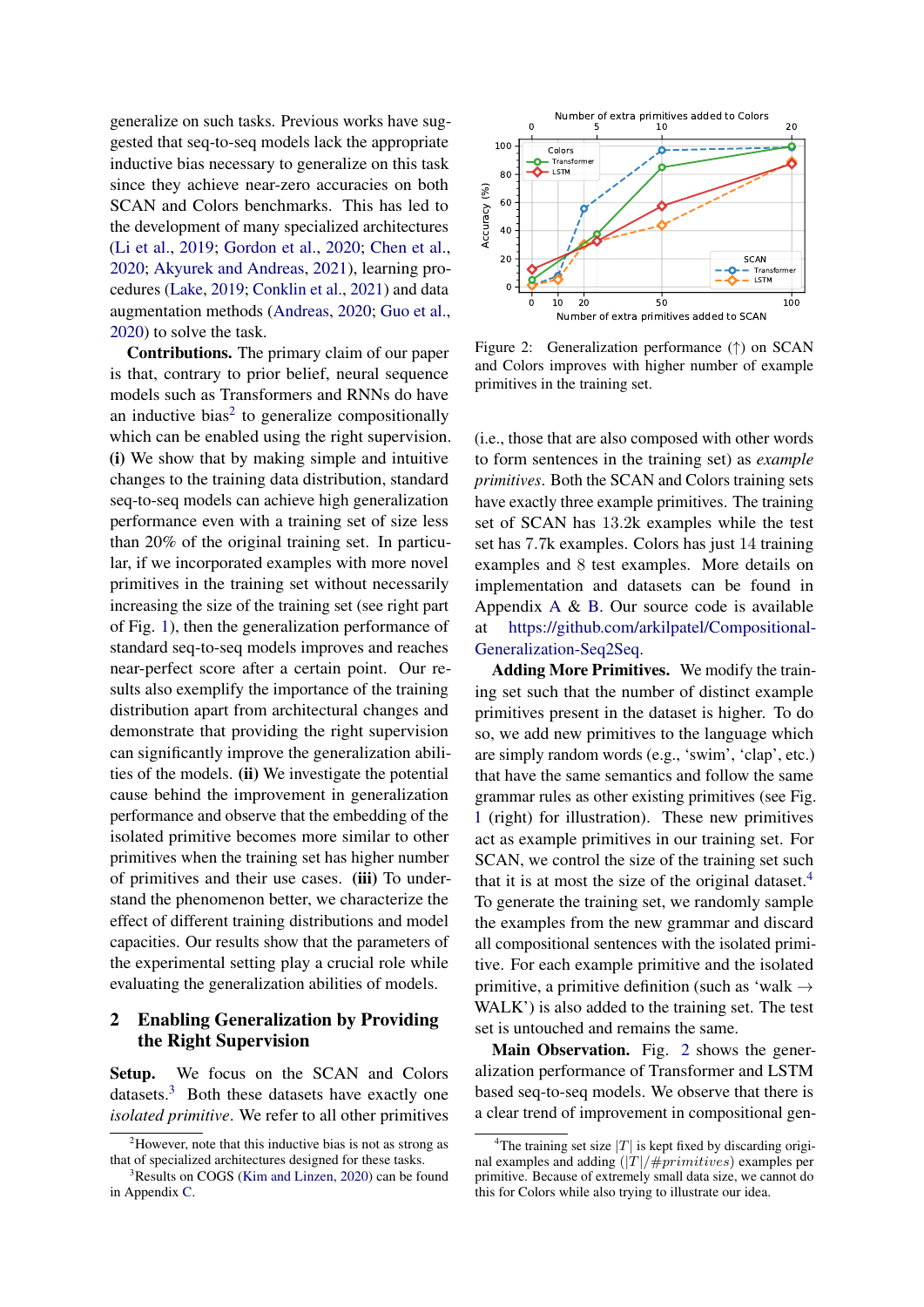<span id="page-2-2"></span>

Figure 3: Measuring the distance of embedding of *isolated primitive* with embeddings of example primitives for learned Transformer and LSTM models as we increase the number of example primitives in SCAN.

eralization as we increase the number of example primitives and their use cases. It is surprising to see that on SCAN, Transformers perform on par with some recently proposed specialized architectures [\(Li et al.,](#page-5-3) [2019;](#page-5-3) [Gordon et al.,](#page-5-4) [2020\)](#page-5-4) and even better than certain architectures [\(Russin et al.,](#page-5-12) [2019\)](#page-5-12).

Implication. Since the training set still contains only one non-compositional example with the iso-lated primitive<sup>[5](#page-2-0)</sup> and the test set is untouched, oneshot primitive generalization setting is preserved. Hence our results clearly show that standard neural sequence models have 'some' inductive bias required to generalize on such out-of-distribution tasks even if it is not as strong as that of specialized architectures designed primarily to solve these tasks. Our results are in contradiction to previously suggested limitations of standard seq-to-seq models in terms of primitive generalization [\(Lake and](#page-5-0) [Baroni,](#page-5-0) [2018;](#page-5-0) [Furrer et al.,](#page-5-1) [2020;](#page-5-1) [Baroni,](#page-5-13) [2020\)](#page-5-13). While it is important to develop architectures with better compositional generalization abilities, we wish to highlight that synthetic benchmarks such as SCAN require a model with very strong inductive biases and tend to underestimate the generalization abilities of baseline models.

While we have shown that these models can generalize from one-shot exposure to primitive definitions, our results also hold for the more general case where the one-shot exposure of the primitive is in a sentence (e.g. 'jump twice  $\rightarrow$  JUMP JUMP'). More details regarding these experiments can be found in Appendix [D.](#page-7-0)

Prior Work. Note that our work is unrelated to previous works that propose data augmenta-

<span id="page-2-3"></span>

Figure 4: Visualizing the t-SNE reduced embeddings of isolated primitive  $(A)$ , example primitives  $(A)$  and non-primitives  $\left( \bullet \right)$  from a learned Transformer model as we increase number of example primitives in SCAN.

tion approaches for compositional generalization tasks [\(Andreas,](#page-5-9) [2020;](#page-5-9) [Guo et al.,](#page-5-10) [2020;](#page-5-10) [Akyürek](#page-5-14) [et al.,](#page-5-14) [2021\)](#page-5-14). (1) The datasets created by some of these augmentation methods do not preserve the systematic differences between train and test sets, while our datasets do. $<sup>6</sup>$  $<sup>6</sup>$  $<sup>6</sup>$  (2) The objective of these</sup> works was to devise a method to improve compositional generalization performance whereas the focus of our work is not to develop a general method; rather we want show that baseline seq-to-seq models are capable of generalizing compositionally even without breaking systematicity. (3) These methods add additional data resulting in datasets of larger sizes whereas we control for data size.

## 2.1 Analyzing the Embedding of the Isolated Primitive

Our results raise the question: Why do Transformers and LSTMs generalize better when the training data has more example primitives? Compositional generalization in our setting requires a model to learn to apply the same rules to the isolated primitive as it does to the other example primitives. Thus, we analyze the change in the learned embedding of the isolated primitive (such as 'jump') with respect to other primitives in different settings.

In particular, we compare the average distance with other primitives before and after adding certain number of primitives to training data (this is the same setting that was explained earlier in this section). We find that as we increase the number of example primitives in the training set, the em-

<span id="page-2-0"></span> $5$ Note that our results also hold when there are multiple isolated primitives in the dataset at the same time. This is discussed in Appendix [E.5.](#page-9-0)

<span id="page-2-1"></span><sup>6</sup>We discuss this in more detail in Appendix [F.](#page-9-1)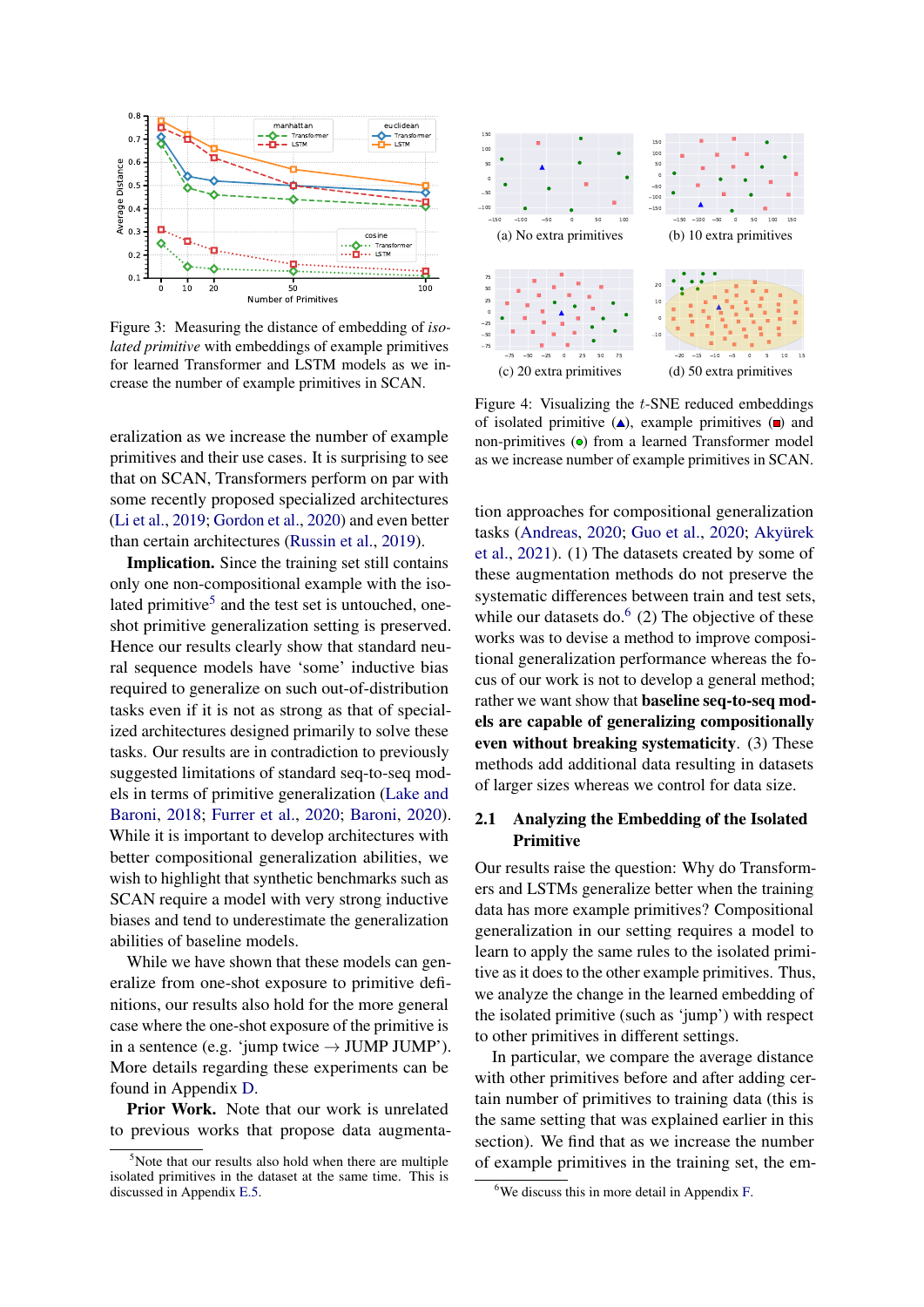<span id="page-3-3"></span><span id="page-3-2"></span>

Figure 5: Measuring the generalization performance of Transformer on different types of training set distributions of the SCAN dataset.

bedding of the isolated primitive gets closer to the example primitives (Fig. [3\)](#page-2-2) in terms of Euclidean, Manhattan and Cosine distances. If the embedding of the isolated primitive is closer to the embeddings of the other primitives, then the model is more likely to operate over it in a similar fashion and apply the same rules as it does over the other primitives.

This phenomenon is also illustrated in t-SNE plots (Fig. [4\)](#page-2-3) of the learned embeddings where the embedding of the isolated primitive seems closer to the embeddings of the example primitives when there are more example primitives in the dataset. Hence, a possible reason behind improved generalization performance could be the difference in the learned embeddings.[7](#page-3-0) Additional results with the LSTM model and Colors dataset can be found in Appendix [E.1.](#page-8-0)

## 3 Exploring the Impact of the Parameters of the Experimental Setup

### <span id="page-3-4"></span>3.1 Impact of Training Distributions

In this section, we analyze the influence of different training distributions on the generalization performance of the model. In the previous experiments, the data generating distribution was uniform over all possible samples. Here, we alter the training data distribution by varying the number of examples for each example primitive. The test set remains unchanged and there will still be only one non-compositional example of the isolated primitive (i.e., the primitive definition) in the training set. We experiment with linearly, quadratically and exponentially increasing probability distribution functions. For instance, in the quadratically increasing case, a training set with 10 example primitives will have one example primitive with 1 compositional example, the next one with 4 compositional examples, another one with 9 compositional examples and so  $\text{on.}8$  $\text{on.}8$  Similarly, in the exponentially increasing case (which we also call 'skewed'), 10% example primitives have 500 compositional examples each, 30% have 10 compositional examples each and the remaining have just one compositional example each in the training set. The general idea is that all the example primitives do not have equal representation in the training data. Upon training the models on different distributions, we observed that the models generalize well even with fewer number of example primitives when their distribution is linearly or quadratically increasing (Fig. [5a\)](#page-3-2). On the other hand models struggle to generalize when the distribution is skewed. In that case, most primitives appear in only one or very few compositional sentences in the training data. The failure to generalize on such data implies that extra primitives must be added as part of multiple compositional sentences; just adding the primitive definition or a single example for each example primitive does not help the model to leverage it.

We then try to characterize the relationship between the number of example primitives and the amount of data required for the model to generalize well on the test data, when the example primitives are uniformly distributed. We create different training sets by varying the total number of example primitives, #primitives; for each example primitive, we draw  $\#examples$  number of samples uniformly from the CFG. Fig. [5b](#page-3-3) shows the generalization performance of Transformers for each of these training sets. The size of each training set is the product of the row and column values (#primitives  $\times$  #examples). As expected, the

<span id="page-3-0"></span> $7$ More fundamental reasons for difference in learned embeddings, such as learning dynamics, are beyond our scope.

<span id="page-3-1"></span><sup>8</sup> In all experimental setups considered in this paper, each example primitive will always have a primitive definition in the training set.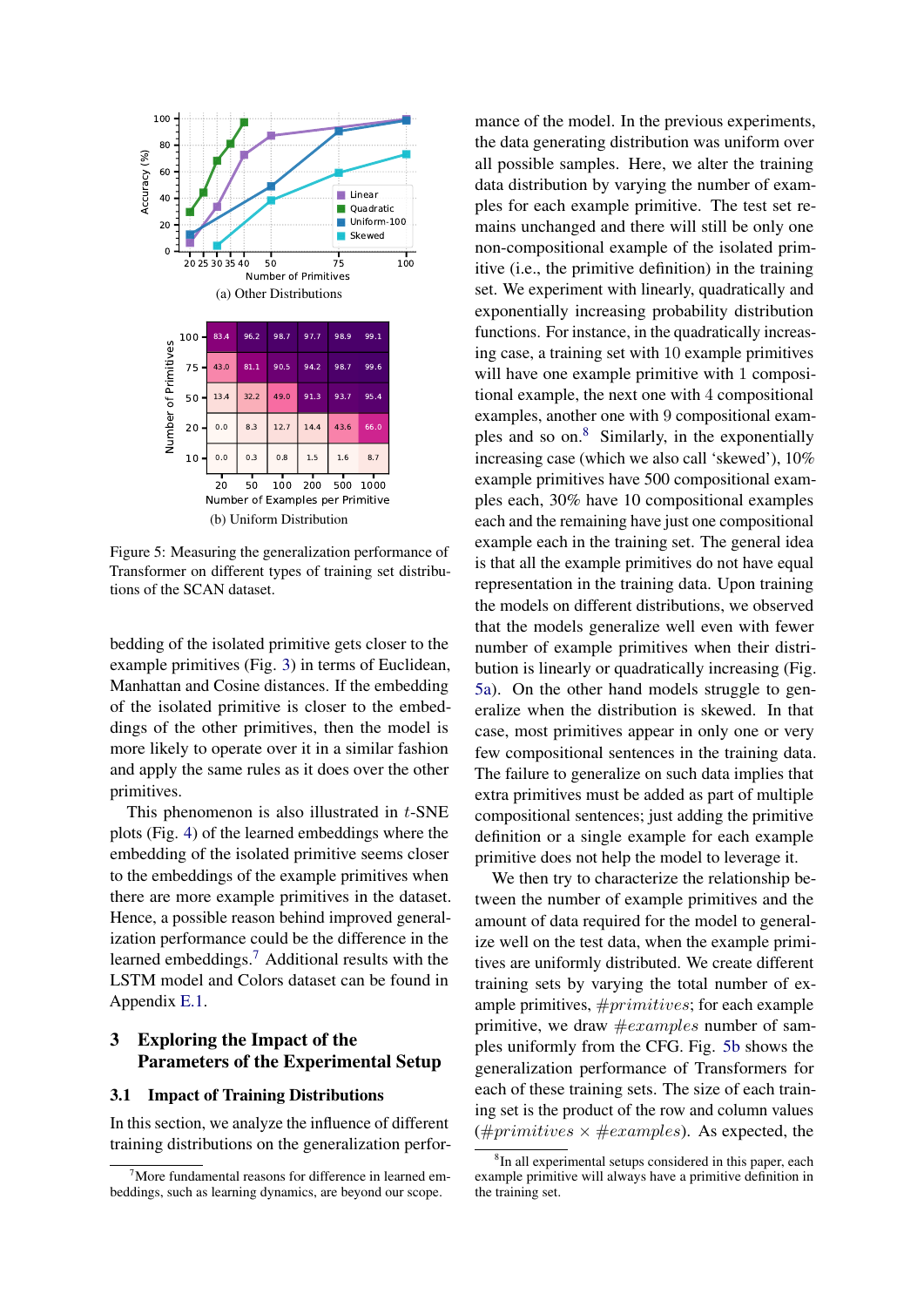<span id="page-4-0"></span>

Figure 6: Measuring the generalization performance of a Transformer of varying capacity across increasing number of primitives in the SCAN training set.

upper-right triangle has higher scores indicating that the sample requirement decreases as we add more primitives to the dataset. Surprisingly, the top-left cell indicates that Transformers can achieve high performance even with 2k training examples which is less than 20% of the original SCAN training set. Additional results with the LSTM model can be found in Appendix [E.2.](#page-8-1)

### 3.1.1 Understanding Transferability

We wish to check whether the inductive bias that is enabled when a model is trained on more number of example primitives can be transferred to a scenario where the number of example primitives is limited. We create a *pretraining* set with 50 example primitives uniformly distributed, each of them having 200 examples. The *finetuning* set is the original SCAN training set and the test set is the original SCAN test set. The model is first trained from scratch on the pretraining set and then finetuned on the finetuning set.

We find that if we allow all the parameters of the Transformer model to be updated during the finetuning phase on the original SCAN training set, then the model generalizes very poorly. On the other hand, when we freeze the weights of the encoder and decoder after the pretraining phase, and only allow the embedding and output layers to be updated, then the model generalizes near-perfectly on the test set. Our hypothesis is that in the latter setting, the task becomes simpler for the model since it only has to align the embeddings of the newly seen primitives in the finetuning phase with the embeddings of the primitives seen during the pretraining phase. This experiment also indicates that the previously learned rules during pretraining can help a model to compositionally generalize on novel primitives.

#### <span id="page-4-1"></span>3.2 Impact of Model Capacity

We analyze the relationship between the model capacity and the number of example primitives in the training set. We vary the number of primitives as per the description in Section [2.](#page-1-4) We evaluate the generalization performance of the models while gradually increasing the number of parameters by increasing the size of its embeddings and intermediate representations. For each experiment, we exhaustively finetune the rest of the hyperparameters (e.g., dropout, learning rate, batch size, etc.) to select the best model. Looking at Fig. [6,](#page-4-0) we observe a general trend in which the model starts to overfit and has poor generalization performance as we increase the model size. Note that all these model configurations are able to achieve near-perfect accuracies on the SCAN random split that does not test for compositional generalization. This shows that carefully controlling the model size is important for achieving compositional generalization. On such small datasets, larger models might simply memorize the input-output mappings in the training set. Indeed, such memorization has been cited as a potential reason to explain why models fail at compositional generalization [\(Conklin et al.,](#page-5-8) [2021\)](#page-5-8). We also find that as we increase the number of example primitives, the models are less susceptible to overfitting and achieve relatively better generalization performance. Additional results with the LSTM model and Colors dataset can be found in Appendix [E.3.](#page-9-2)

### 4 Conclusion

While it is essential to make progress in building architectures with better compositional generalization abilities, we showed that the generalization performance of standard seq-to-seq models (often used as baselines) is underestimated. A broader implication of our experiments is that although systematicity must be preserved when designing such benchmarks, it is imperative to carefully explore different parameters associated with the experimental setup to draw robust conclusions about a model's generalization abilities.

### Acknowledgements

We thank the anonymous reviewers for their constructive comments. We would also like to thank Kabir Ahuja, Zihuiwen Ye and our colleagues at Microsoft Research India for their valuable feedback and helpful discussions.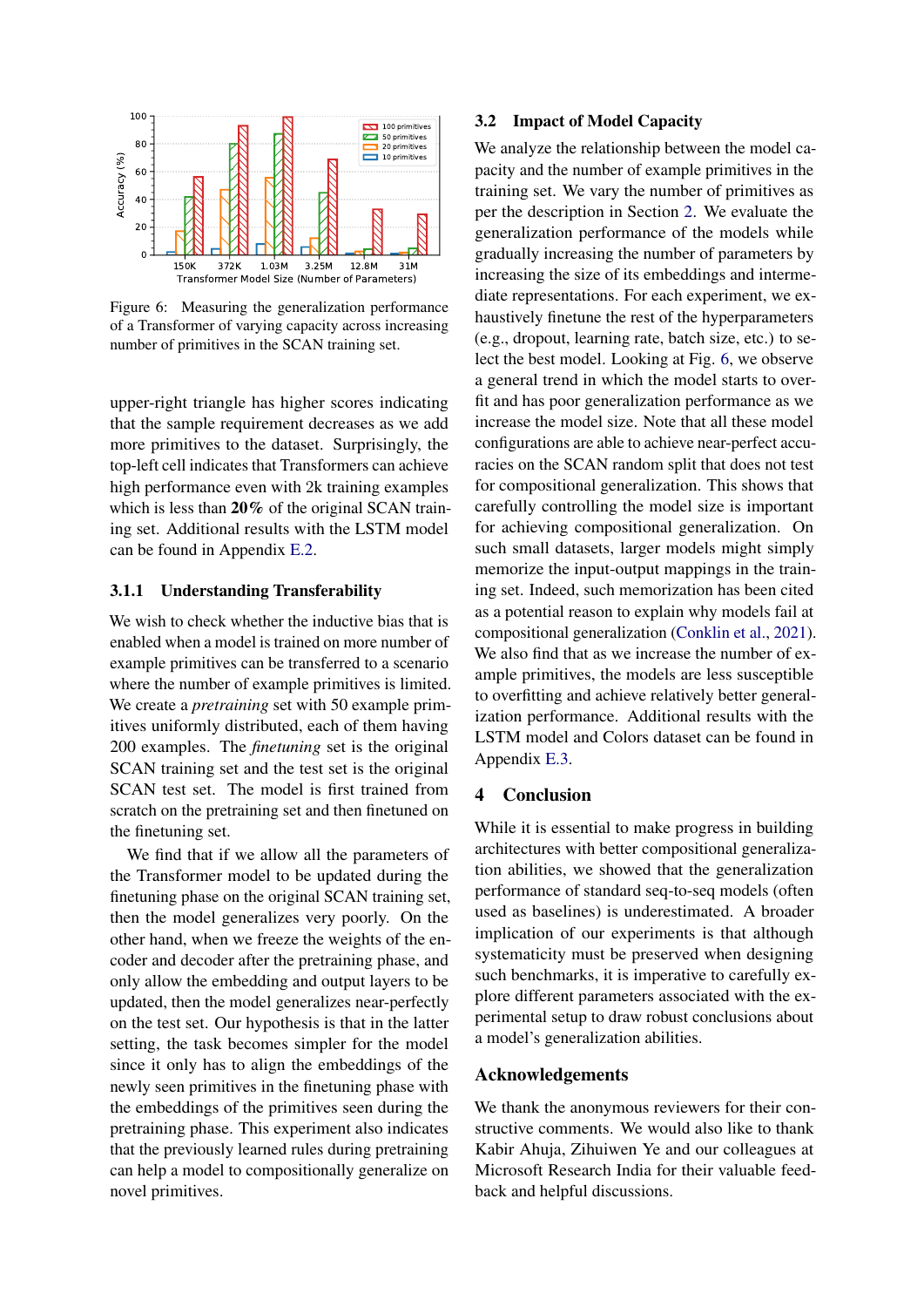### References

- <span id="page-5-14"></span>Ekin Akyürek, Afra Feyza Akyürek, and Jacob Andreas. 2021. [Learning to recombine and resample](https://openreview.net/forum?id=PS3IMnScugk) [data for compositional generalization.](https://openreview.net/forum?id=PS3IMnScugk) In *International Conference on Learning Representations*.
- <span id="page-5-6"></span>Ekin Akyurek and Jacob Andreas. 2021. [Lexicon learn](https://doi.org/10.18653/v1/2021.acl-long.382)[ing for few shot sequence modeling.](https://doi.org/10.18653/v1/2021.acl-long.382) In *Proceedings of the 59th Annual Meeting of the Association for Computational Linguistics and the 11th International Joint Conference on Natural Language Processing (Volume 1: Long Papers)*, pages 4934–4946, Online. Association for Computational Linguistics.
- <span id="page-5-9"></span>Jacob Andreas. 2020. [Good-enough compositional](https://doi.org/10.18653/v1/2020.acl-main.676) [data augmentation.](https://doi.org/10.18653/v1/2020.acl-main.676) In *Proceedings of the 58th Annual Meeting of the Association for Computational Linguistics*, pages 7556–7566, Online. Association for Computational Linguistics.
- <span id="page-5-13"></span>Marco Baroni. 2020. Linguistic generalization and compositionality in modern artificial neural networks. *Philosophical Transactions of the Royal Society B*, 375(1791):20190307.
- <span id="page-5-18"></span>Paul Bloom. 2000. *How Children Learn the Meanings of Words*. MIT Press.
- <span id="page-5-5"></span>Xinyun Chen, Chen Liang, Adams Wei Yu, Dawn Song, and Denny Zhou. 2020. [Compositional gen](https://proceedings.neurips.cc/paper/2020/file/12b1e42dc0746f22cf361267de07073f-Paper.pdf)[eralization via neural-symbolic stack machines.](https://proceedings.neurips.cc/paper/2020/file/12b1e42dc0746f22cf361267de07073f-Paper.pdf) In *Advances in Neural Information Processing Systems*, volume 33, pages 1690–1701. Curran Associates, Inc.
- <span id="page-5-8"></span>Henry Conklin, Bailin Wang, Kenny Smith, and Ivan Titov. 2021. [Meta-learning to compositionally gen](https://doi.org/10.18653/v1/2021.acl-long.258)[eralize.](https://doi.org/10.18653/v1/2021.acl-long.258) In *Proceedings of the 59th Annual Meeting of the Association for Computational Linguistics and the 11th International Joint Conference on Natural Language Processing (Volume 1: Long Papers)*, pages 3322–3335, Online. Association for Computational Linguistics.
- <span id="page-5-16"></span>Róbert Csordás, Kazuki Irie, and Juergen Schmidhuber. 2021. [The devil is in the detail: Simple tricks](https://aclanthology.org/2021.emnlp-main.49) [improve systematic generalization of transformers.](https://aclanthology.org/2021.emnlp-main.49) In *Proceedings of the 2021 Conference on Empirical Methods in Natural Language Processing*, pages 619–634, Online and Punta Cana, Dominican Republic. Association for Computational Linguistics.
- <span id="page-5-1"></span>Daniel Furrer, Marc van Zee, Nathan Scales, and Nathanael Schärli. 2020. [Compositional generaliza](http://arxiv.org/abs/2007.08970)[tion in semantic parsing: Pre-training vs. specialized](http://arxiv.org/abs/2007.08970) [architectures.](http://arxiv.org/abs/2007.08970)
- <span id="page-5-4"></span>Jonathan Gordon, David Lopez-Paz, Marco Baroni, and Diane Bouchacourt. 2020. [Permutation equiv](https://openreview.net/forum?id=SylVNerFvr)[ariant models for compositional generalization in](https://openreview.net/forum?id=SylVNerFvr) [language.](https://openreview.net/forum?id=SylVNerFvr) In *International Conference on Learning Representations*.
- <span id="page-5-10"></span>Demi Guo, Yoon Kim, and Alexander Rush. 2020. [Sequence-level mixed sample data augmentation.](https://doi.org/10.18653/v1/2020.emnlp-main.447) In

*Proceedings of the 2020 Conference on Empirical Methods in Natural Language Processing (EMNLP)*, pages 5547–5552, Online. Association for Computational Linguistics.

- <span id="page-5-11"></span>Najoung Kim and Tal Linzen. 2020. [COGS: A com](https://doi.org/10.18653/v1/2020.emnlp-main.731)[positional generalization challenge based on seman](https://doi.org/10.18653/v1/2020.emnlp-main.731)[tic interpretation.](https://doi.org/10.18653/v1/2020.emnlp-main.731) In *Proceedings of the 2020 Conference on Empirical Methods in Natural Language Processing (EMNLP)*, pages 9087–9105, Online. Association for Computational Linguistics.
- <span id="page-5-0"></span>Brenden Lake and Marco Baroni. 2018. [Generalization](https://proceedings.mlr.press/v80/lake18a.html) [without systematicity: On the compositional skills](https://proceedings.mlr.press/v80/lake18a.html) [of sequence-to-sequence recurrent networks.](https://proceedings.mlr.press/v80/lake18a.html) In *Proceedings of the 35th International Conference on Machine Learning*, volume 80 of *Proceedings of Machine Learning Research*, pages 2873–2882. PMLR.
- <span id="page-5-7"></span>Brenden M Lake. 2019. [Compositional generalization](https://proceedings.neurips.cc/paper/2019/file/f4d0e2e7fc057a58f7ca4a391f01940a-Paper.pdf) [through meta sequence-to-sequence learning.](https://proceedings.neurips.cc/paper/2019/file/f4d0e2e7fc057a58f7ca4a391f01940a-Paper.pdf) In *Advances in Neural Information Processing Systems*, volume 32. Curran Associates, Inc.
- <span id="page-5-2"></span>Brenden M. Lake, Tal Linzen, and Marco Baroni. 2019. [Human few-shot learning of compositional instruc](http://arxiv.org/abs/1901.04587)[tions.](http://arxiv.org/abs/1901.04587)
- <span id="page-5-3"></span>Yuanpeng Li, Liang Zhao, Jianyu Wang, and Joel Hestness. 2019. [Compositional generalization for prim](https://doi.org/10.18653/v1/D19-1438)[itive substitutions.](https://doi.org/10.18653/v1/D19-1438) In *Proceedings of the 2019 Conference on Empirical Methods in Natural Language Processing and the 9th International Joint Conference on Natural Language Processing (EMNLP-IJCNLP)*, pages 4293–4302, Hong Kong, China. Association for Computational Linguistics.
- <span id="page-5-17"></span>Santiago Ontañón, Joshua Ainslie, Vaclav Cvicek, and Zachary Fisher. 2021. [Making transformers solve](http://arxiv.org/abs/2108.04378) [compositional tasks.](http://arxiv.org/abs/2108.04378)
- <span id="page-5-15"></span>Adam Paszke, Sam Gross, Francisco Massa, Adam Lerer, James Bradbury, Gregory Chanan, Trevor Killeen, Zeming Lin, Natalia Gimelshein, Luca Antiga, Alban Desmaison, Andreas Kopf, Edward Yang, Zachary DeVito, Martin Raison, Alykhan Tejani, Sasank Chilamkurthy, Benoit Steiner, Lu Fang, Junjie Bai, and Soumith Chintala. 2019. [Pytorch:](https://proceedings.neurips.cc/paper/2019/file/bdbca288fee7f92f2bfa9f7012727740-Paper.pdf) [An imperative style, high-performance deep learn](https://proceedings.neurips.cc/paper/2019/file/bdbca288fee7f92f2bfa9f7012727740-Paper.pdf)[ing library.](https://proceedings.neurips.cc/paper/2019/file/bdbca288fee7f92f2bfa9f7012727740-Paper.pdf) In *Advances in Neural Information Processing Systems*, volume 32. Curran Associates, Inc.
- <span id="page-5-12"></span>Jake Russin, Jason Jo, Randall C. O'Reilly, and Yoshua Bengio. 2019. [Compositional generalization in a](http://arxiv.org/abs/1904.09708) [deep seq2seq model by separating syntax and seman](http://arxiv.org/abs/1904.09708)[tics.](http://arxiv.org/abs/1904.09708)
- <span id="page-5-19"></span>Ning Shi, Boxin Wang, Wei Wang, Xiangyu Liu, Rong Zhang, Hui Xue, Xinbing Wang, and Zhouhan Lin. 2021. [From scan to real data: Systematic generaliza](http://arxiv.org/abs/2003.06658)[tion via meaningful learning.](http://arxiv.org/abs/2003.06658)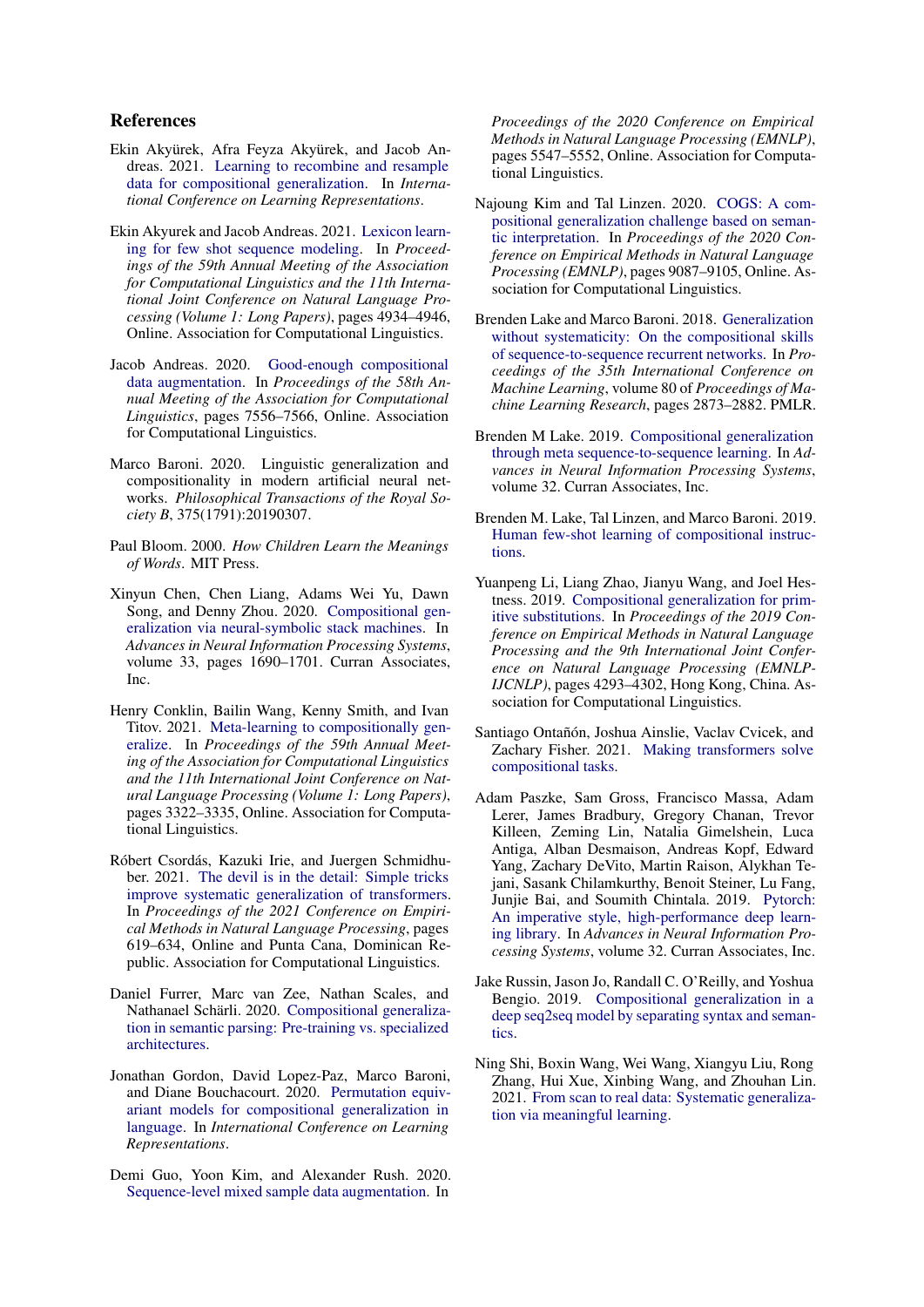#### <span id="page-6-1"></span>A Implementation Details

We use 8 NVIDIA Tesla P100 GPUs each with 16 GB memory to run our experiments. All models are implemented in PyTorch [\(Paszke et al.,](#page-5-15) [2019\)](#page-5-15). We do not use any pretrained models and all embeddings are learnt from scratch. Parameters are updated using Adam optimization. All results are an average of 5 different runs with random seeds. The dataset-specific hyperparameters used for each model are shown in Table [1.](#page-7-1)

### <span id="page-6-2"></span>B Primitive Generalization Datasets

In this paper, we show results on three datasets that evaluate primitive generalization.

SCAN [\(Lake and Baroni,](#page-5-0) [2018\)](#page-5-0) is a supervised sequence-to-sequence semantic parsing task wherein the natural language input command has to be transformed to the corresponding set of actions. The complete dataset consists of all the commands (a total of 20,910) generated by a phrasestructure grammar and the corresponding sequence of actions, produced according to a semantic interpretation function. The benchmark consists of 4 splits: random, add jump, turn left and length. We work on the 'add jump' split which was designed to test primitive generalization. In this split, the test set (size: 7706) is made up of all the compositional sentences with the primitive 'jump' (which we refer to as the *isolated primitive*). The train set (size:  $13,204^9$  $13,204^9$ ) has just one example of the isolated primitive (i.e. the primitive definition 'jump  $\rightarrow$ JUMP') and other examples demonstrating the definitions and compositions of the three other primitives (which we refer to as the *example primitives*). Table [2](#page-7-2) illustrates the task.

Colors [\(Lake et al.,](#page-5-2) [2019\)](#page-5-2) is a sequence-tosequence task that was designed to measure human inductive biases. Apart from the challenge of primitive generalization, this dataset poses an additional challenge of low-resource learning for neural sequence models. The train set has just 14 examples that are either primitive definitions of the four primitives or examples with compositions of the three example primitives and three operations (concatenation, repetition and wrapping). The test set has 8 examples<sup>[10](#page-6-4)</sup> with compositions of the isolated

<span id="page-6-6"></span>

| <b>TRAIN</b>             |                              | <b>TEST</b>              |               |  |
|--------------------------|------------------------------|--------------------------|---------------|--|
| <b>INPUT</b>             | <b>OUTPUT</b>                | <b>INPUT</b>             | <b>OUTPUT</b> |  |
| dax                      |                              | zup fep                  | $\mathbf{y}$  |  |
| lug                      | b                            | zup kiki dax             |               |  |
| wif                      |                              | wif kiki zup             | $\mathbf{p}$  |  |
| zup                      |                              | zup blicket lug          | $\mathbf{v}$  |  |
| lug fep                  |                              | dax blicket zup          |               |  |
| dax fep                  |                              | wif kiki zup fep         |               |  |
| lug blicket wif          |                              | zup fep kiki lug         |               |  |
| wif blicket dax          | $\mathbf{g}$                 | lug kiki wif blicket zup |               |  |
| lug kiki wif             |                              |                          |               |  |
| dax kiki lug             |                              |                          |               |  |
| lug fep kiki wif         | YЬ<br>Ъ.<br>h                |                          |               |  |
| wif kiki dax blicket lug | b<br>$\overline{\mathbf{p}}$ |                          |               |  |
| lug kiki wif fep         | `b<br>g<br>$\mathbf{g}$      |                          |               |  |
| wif blicket dax kiki lug | $\overline{\mathbf{a}}$      |                          |               |  |

Figure 7: The primitive generalization task in Colors<sup>[11](#page-6-5)</sup>. Note that the test set does not contain the two length generalization examples.

<span id="page-6-7"></span>

Figure 8: Decrease in generalization performance on our COGS primitive generalization test set with a decrease in the percentage of example primitives and their use cases present in the train set.

primitive ('zup'). Fig. [7](#page-6-6) illustrates the task.

COGS [\(Kim and Linzen,](#page-5-11) [2020\)](#page-5-11) is a semantic parsing task of mapping English natural language sentences to their corresponding logical forms. Apart from primitive generalization, COGS also evaluates other types of systematic generalization such generalizing to higher depths or generalizing to novel syntactic structures. The size of the train set is 24,155 and that of the test set is 21,000.

## <span id="page-6-0"></span>C Removing Primitives Hurts Generalization on COGS

Unlike SCAN and Colors, both of which have a single isolated primitive and only 3 example primitives, COGS has 3 isolated primitives - a verb, a common noun and a proper noun which are supported by 80 verbs, 40 common nouns and 20 proper nouns as example primitives. We hypothesize that this high number of example primitives might be one of the reasons behind the high performance of Transformers on COGS [\(Csordás et al.,](#page-5-16)

<span id="page-6-3"></span><sup>&</sup>lt;sup>9</sup>The dataset released by [\(Lake and Baroni,](#page-5-0) [2018\)](#page-5-0) is of size 14,670 which has many repetitions of the 'jump  $\rightarrow$  JUMP' primitive definition. In this work, we remove all these repetitions since they do not significantly help in generalization.

<span id="page-6-4"></span><sup>&</sup>lt;sup>10</sup>The original dataset has two additional examples which

evaluate length generalization. Since we focus only on primitive generalization, we do not evaluate on these.

<span id="page-6-5"></span><sup>&</sup>lt;sup>11</sup>Image taken from [Akyurek and Andreas](#page-5-6) [\(2021\)](#page-5-6).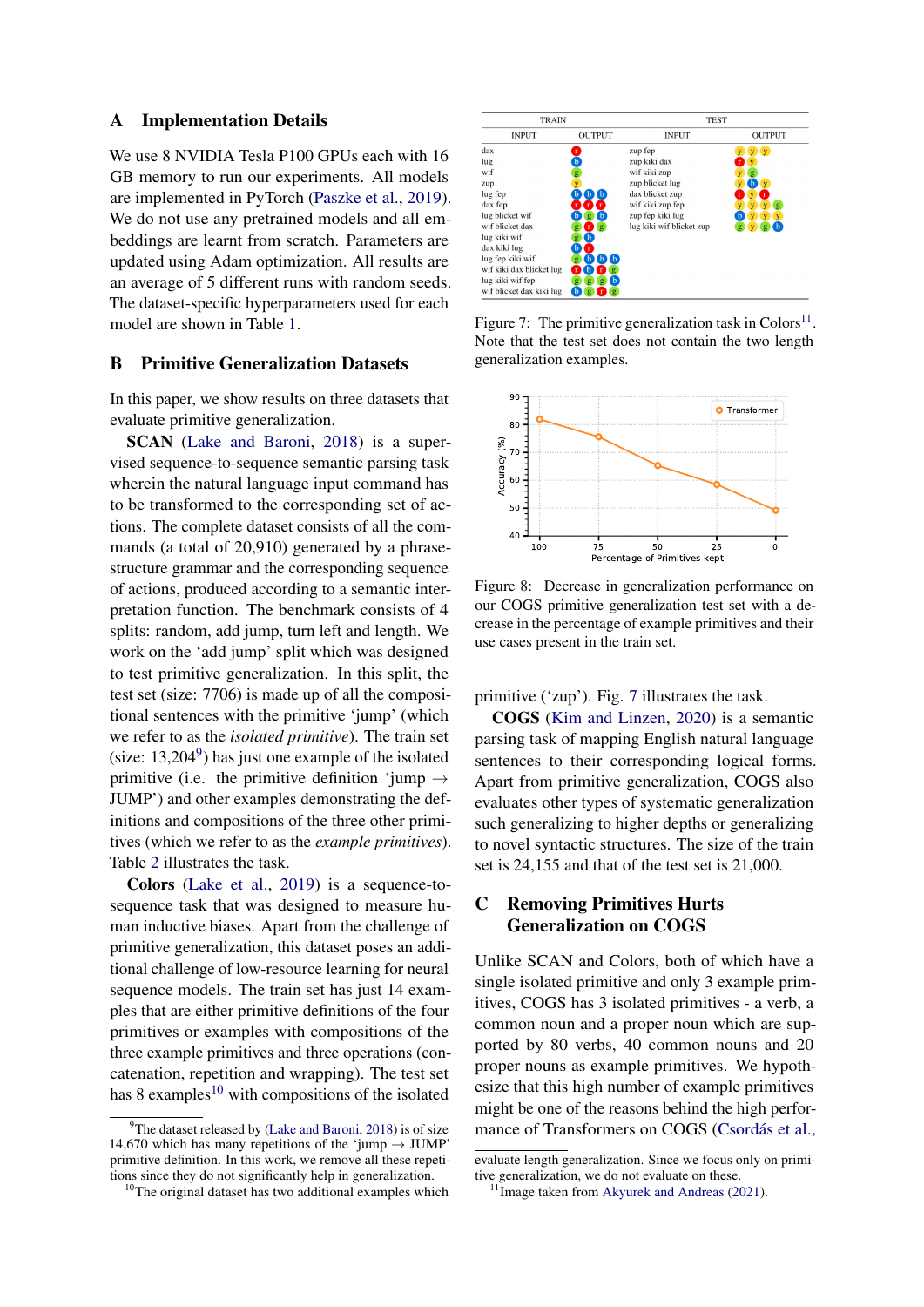<span id="page-7-1"></span>

|                        | <b>SCAN</b>          |                      | <b>COLORS</b>  |                    | <b>COGS</b>          |
|------------------------|----------------------|----------------------|----------------|--------------------|----------------------|
| <b>Hyperparameters</b> | Transformer          | <b>LSTM</b>          | Transformer    | <b>LSTM</b>        | Transformer          |
| <b>Embedding Size</b>  | [64, 128, 256]       | [64, 128, 256]       | [16, 32, 64]   | [16, 32, 64]       | [384, 512]           |
| Hidden/FFN Size        | [256, 512]           | [64, 128]            | [16, 32, 64]   | [16, 32, 64]       | [512, 1024]          |
| Heads                  | [2, 4]               | N/A                  | [4, 8]         | N/A                | [2, 4]               |
| Number of Layers       | [2, 3]               | [1, 2]               | [2, 3]         | [1, 2]             | [2, 3]               |
| Learning Rate          | $[3e-4, 5e-4, 8e-4]$ | $[5e-3, 8e-3, 1e-2]$ | $[8e-4, 1e-3]$ | [5e-3, 8e-3, 1e-2] | $[3e-4, 5e-4, 8e-4]$ |
| <b>Batch Size</b>      | [128, 256]           | [128, 256]           | [1, 2]         | [1, 2]             | [128, 256]           |
| Dropout                | [0.1, 0.2]           | [0.1, 0.2]           | [0.1, 0.2]     | [0.1, 0.2]         | [0.1, 0.2]           |
| Epochs                 | 150                  | 150                  | 150            | 150                | 150                  |
| Avg Time/Epoch         | 30                   | 40                   | $\overline{c}$ | 3                  | 60                   |

Table 1: Different hyperparameters and the values considered for each of them in the models. The best hyperparameters for each model for all the datasets (with maximum number of primitives of all the settings studied in this paper) are highlighted in bold. Average Time/Epoch is measured in seconds.

<span id="page-7-2"></span>

| TRAIN:                                               |                                                                            |  |  |
|------------------------------------------------------|----------------------------------------------------------------------------|--|--|
| jump<br>run after run left<br>run<br>look left twice | <b>JUMP</b><br><b>LTURN RUN RUN</b><br><b>RUN</b><br>LTURN LOOK LTURN LOOK |  |  |
| TEST:                                                |                                                                            |  |  |
| twice<br>after<br>jump<br>look<br>turn left and jump | <b>LOOK JUMP JUMP</b><br><b>LTURN JUMP</b>                                 |  |  |
| jump right twice                                     | <b>RTURN JUMP RTURN JUMP</b>                                               |  |  |

Table 2: An illustration of the primitive generalization task in SCAN.

[2021;](#page-5-16) [Ontañón et al.,](#page-5-17) [2021\)](#page-5-17), as far as primitive generalization is concerned.

To validate our hypothesis, we systematically reduce the number of example primitives in COGS and evaluate the model. The test set of COGS focusing on primitive generalization consists of 5000 examples. If we directly start removing the primitives from the train set, we risk having outof-vocabulary tokens in the test set. Hence we select a portion of the test set of size 1218 which exludes 129 example primitives. We will hold this test set fixed and vary the percentage of the 129 example primitives to be inserted in the train set. For each example primitive, samples are drawn uniformly from the original COGS train set. Note that even though the number of example primitives and their use cases will vary in the train set, we control the total train set size to be always 2500 for fair evaluation.

The results of our experiment can be seen in Fig. [8.](#page-6-7) We see a clear trend of decrease in generalization performance as we decrease the number of example primitives and their use cases. This is in tandem with the results shown in Section [2](#page-1-4) and further validates the idea that providing more

<span id="page-7-3"></span>

| <b>COMPLEXITY</b> | <b>SENTENCE</b>                               |
|-------------------|-----------------------------------------------|
|                   | <b>jump</b> twice                             |
|                   | jump thrice and look                          |
| 3                 | run twice after jump opposite left            |
|                   | jump around left and walk opposite left twice |

Table 3: Sentences of varying complexities featuring the isolated primitive 'jump'.

example primitives and their use cases helps neural sequence models generalize on the primitive generalization task. Our results help explain that the gap in performance of neural sequence models on primitive generalization tasks in COGS and primitive generalization tasks in SCAN or Colors is at least partially caused by the difference in the number of example primitives and their use cases in these datasets.

### <span id="page-7-0"></span>D Implicit Word Learning

Drawing analogy from human vocabulary acquisition [\(Bloom,](#page-5-18) [2000\)](#page-5-18), our primitive generalization setting corresponds to the case when a child is explicitly explained the meaning of a word. But children can learn word meaning from implicit usage. In our setting this would translate to using a primitive in a more complex construction, say  $'jump twice \rightarrow JUMP JUMP' instead of the original$  $\text{'jump} \rightarrow \text{JUMP'}$ . It would be interesting to evaluate how well seq-to-seq models learn the meanings of words from a single sentence and whether they learn to use that word compositionally with other words.

We consider the 'add jump' split in SCAN. Instead of providing the 'jump  $\rightarrow$  JUMP' primitive definition in the train set, we provide one compositional sentence featuring 'jump'. We vary the complexity of this sentence as shown in Table [3.](#page-7-3) Similar to the case of providing only the primitive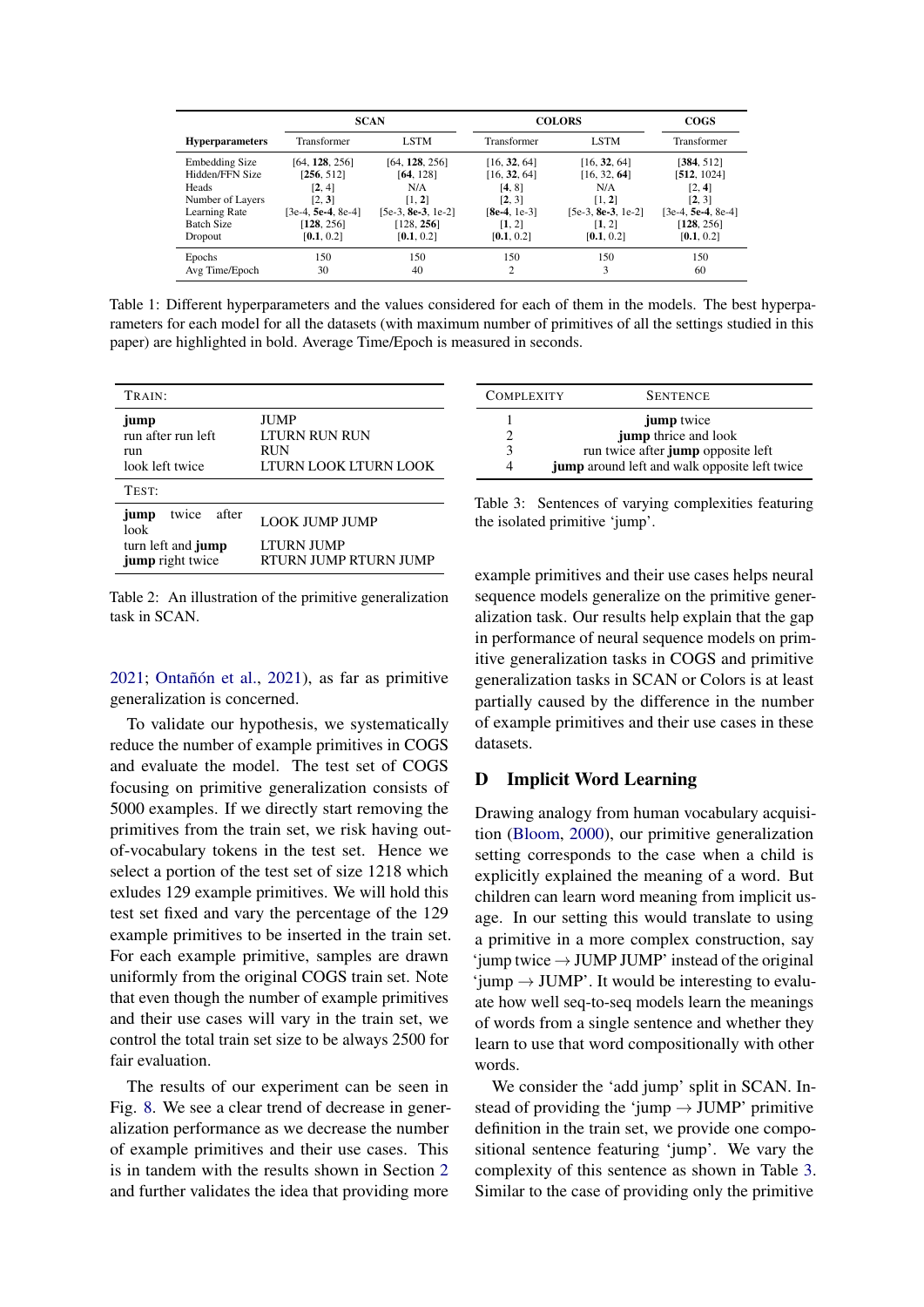<span id="page-8-3"></span>

Figure 9: Visualizing the t-SNE reduced embeddings of isolated primitive  $(\triangle)$ , example primitives ( $\Box$ ) and nonprimitives ( $\bullet$ ) from a learned LSTM model as we increase the number of example primitives in the Colors train set.

<span id="page-8-2"></span>

Figure 10: Measuring the similarity of the embedding of *isolated primitive* with the embeddings of example primitives for learned Transformer and LSTM models as we increase the number of example primitives in the Colors train set.

definition, we observe that models are unable to generalize and achieve near-zero accuracies.

We now wish to see whether the presence of more number of primitives and their sentences in the train set helps a model generalize in this scenario (like it did for primitive definitions as shown in Section [2\)](#page-1-4). We consider the setup of having 100 primitives and their sentences in the train set (Section [2\)](#page-1-4) apart from the one compositional sentence with the word 'jump'. We find that models are able to achieve near-perfect generalization accuracies.

This shows that our idea holds more generally: Adding more primitives and their sentences helps a model effectively learn the meaning of a new primitive, whether specified explicitly via a primitive definition or implicitly in a sentence.

## E Details of Experimental Setups and Other Results

#### <span id="page-8-0"></span>E.1 Embedding of Isolated Primitive

We scale the embedding vectors to unit  $L2$ -norm for calculating the euclidean distance and unit  $L1$ norm for calculating the manhattan distance. For

<span id="page-8-4"></span>

Figure 11: Measuring the generalization performance of LSTM on different types of train set distributions of the SCAN dataset.

Colors dataset as well, we compare the average distance with other primitives before and after adding primitives to the training data. We again find that as we increase the number of example primitives in the training set, the embedding of the isolated primitive ('zup') gets closer to the example primitives (refer to Fig. [10\)](#page-8-2) in terms of Euclidean, Manhattan and Cosine Distances.

We additionally show the t-SNE plots of the learned embeddings for the LSTM model on the Colors dataset (Fig. [9\)](#page-8-3).

#### <span id="page-8-1"></span>E.2 Impact of Training Distributions

In Section [3.1,](#page-3-4) we showed results of the Transformer model on various train set distributions of the SCAN dataset. We also experimented with the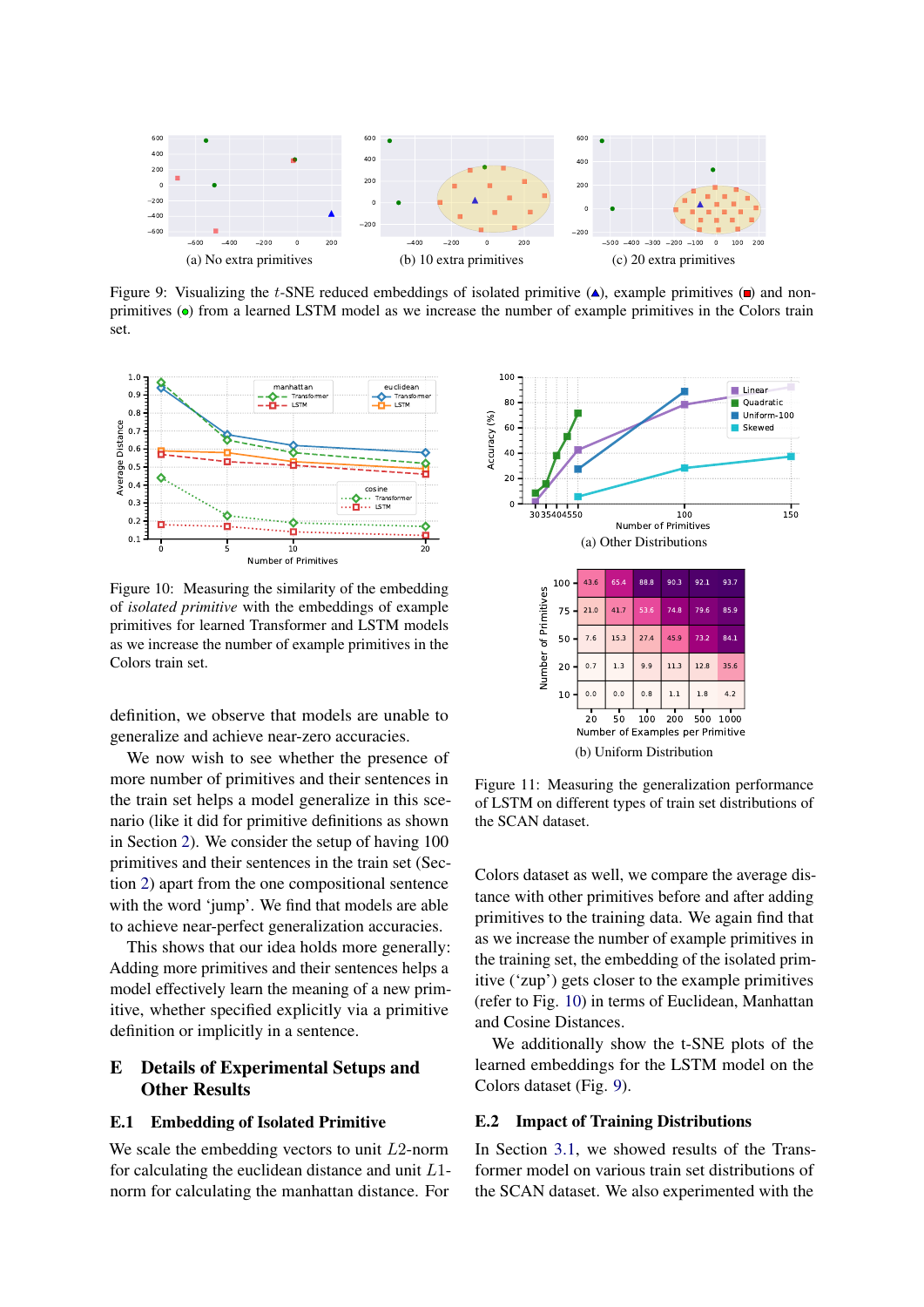<span id="page-9-3"></span>

Figure 12: Measuring the generalization performance of an LSTM of varying capacity across increasing number of primitives in the Colors train set.

<span id="page-9-4"></span>

Figure 13: Generalization performance on SCAN across different runs with random seeds.

LSTM model, the results of which can be found in Fig. [11.](#page-8-4) We see the same trend as we saw for Transformers.

### <span id="page-9-2"></span>E.3 Impact of Model Capacity

In Section [3.2,](#page-4-1) we showed results of varying sizes of Transformers trained on datasets with different number of example primitives. We also experimented with the LSTM model, the results of which on the Colors dataset can be found in Fig. [12.](#page-9-3) We see the same trend as we saw for Transformers.

#### E.4 Variance Across Different Runs

We plot the generalization accuracies of the Transformer and LSTM models on SCAN and Colors datasets over 5 different runs with random seeds in Fig. [13](#page-9-4)[-14.](#page-9-5) Both models displayed a high degree of variance in generalization performance on both datasets. It is interesting to see that the variance decreases with increasing number of primitives.

## <span id="page-9-0"></span>E.5 Evaluation on Multiple Isolated **Primitives**

Our results are valid not just when there is a single isolated primitive, but even when there are multiple isolated primitives that are used compositionally at

<span id="page-9-5"></span>

Figure 14: Generalization performance on Colors across different runs with random seeds.

test time. While we believe that this holds trivially due to the symmetry of the setup, for completeness, we provide empirical evidence. We consider the setting on SCAN in which the train set has a total of 100 example primitives uniformly distributed. To this train set, in addition to the primitive definition of 'jump' (i.e., 'jump  $\rightarrow$  JUMP'), we add 9 other primitive definitions of newly introduced isolated primitives. Thus, while the size of the train set in this setting was 13185, the size of the new train set is 13194. We then extract templates from the original SCAN test set and exhaustively populate these templates with the 10 isolated primitives. Hence, while the size of the original test set was 7706, the size of the new test set is 77060.

We evaluated Transformers on this data. The best model achieved 94.5% accuracy on the complete test set, thereby showing that our methodology and results are valid even when there are multiple isolated primitives in the dataset at the same time.

## <span id="page-9-1"></span>F A Note on Other Data Augmentation Methods

Applying data augmentation methods such as GECA [\(Andreas,](#page-5-9) [2020\)](#page-5-9) on SCAN will lead to addition of training examples in which the input sentences are compositions of the isolated primitive 'jump'. This breaks the systematicity of the setup. While such automatic data augmentation approaches are important resources for enabling compositional generalization, a model that performs well on this modified split cannot be considered to be able to generalize compositionally.

[Shi et al.](#page-5-19) [\(2021\)](#page-5-19) proposed a data augmentation method based on the theory of meaningful learning. Similar to our work, they also augment the train set by adding more primitives (e.g. 'jump\_0',